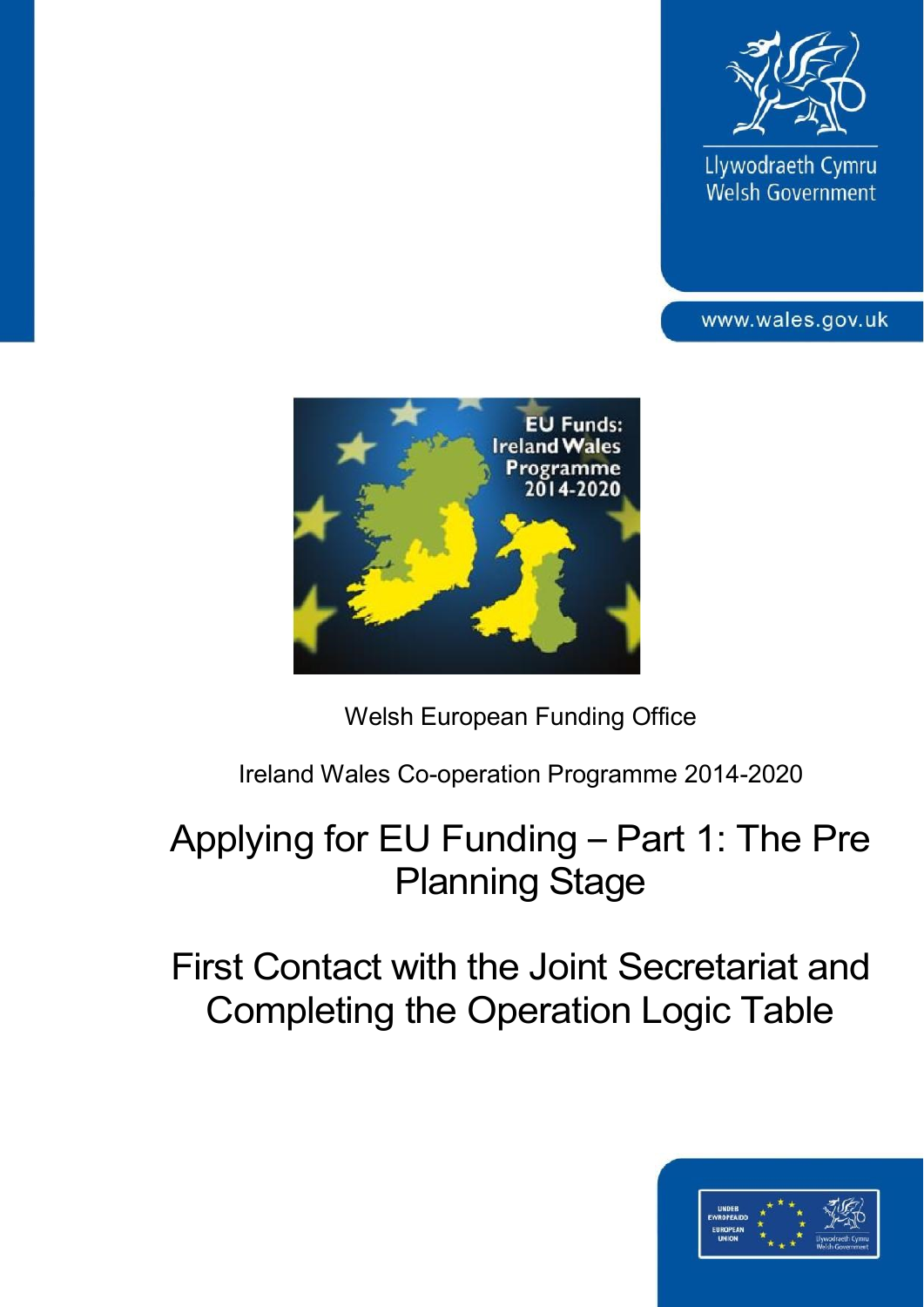## **1. Purpose & Background of Guidance**

- 1.1 This document is the first of a two part suite of guidance for prospective applicants to the Ireland Wales 2014-2020 Co-operation programme.
- 1.2 The guidance covers the early stages of contact with a proposed operation (project) and the process of proceeding through the Pre-Planning stage (so called because it precedes an invitation to commence completing a business plan).
- 1.3 Once a decision has been taken by the Joint Secretariat (JS) to invite an operation into the Business Planning stage on WEFO Online, then the second part of this guidance suite should be used ('Applying for EU Funding – Part 2: The Business Planning Stage').

# **2. Initial Contact**

- 2.1. Initial contact or queries can be made via the WEFO Helpline (0845 010 3355) or by emailing: **[IrelandWalesCrossBorderProgramme@gov.wales](mailto:IrelandWalesCrossBorderProgramme@gov.wales)** This will not constitute an application, but is simply an alternative method to contact the JS.
- 2.2. The JS will respond to enquiries, and where appropriate, arrange to meet with prospective applicants. Discussions will then be held on the suitability of the proposal for EU funding. A JS lead contact will be appointed to liaise with the applicant in the event that the proposed idea is to be developed further.

# **3. The Operation Logic Table**

- 3.1. Following the initial discussions, applicants may be invited to complete an Operation Logic Table (OLT) which will test the suitability of the proposed operation for EU funding. An example of an Operation Logic Table is provided at Annex A. The OLT is an opportunity for the JS to further explore the proposed operation. The completion of an OLT does not automatically result in the proposal being invited into the JS formal business planning process.
- 3.2. In order to complete the Operation Logic Table effectively, applicants should ensure that they have read and understood the Ireland Wales 2014-2020 Co-operation Programme Document that is available on the WEFO website. <http://wefo.wales.gov.uk/programmes/irelandwales/?lang=en>
- 3.3. The aim of the Logic Table template is to allow the JS and the applicant to gain a clear understanding of precisely what a proposed operation intends to deliver against the EU programme and how this will be achieved. Applicants will be required to complete an OLT template for each proposed operation.
- 3.4. The Operation Logic Table (OLT) requires the applicant to demonstrate the cross border value rationale and prove a logical link between: the specific objective & final outcome sought through the proposed operation and; precisely how these will be achieved & the potential contribution towards programme output indicators. This table will be used by the JS to gauge whether the proposed operation has a clear objective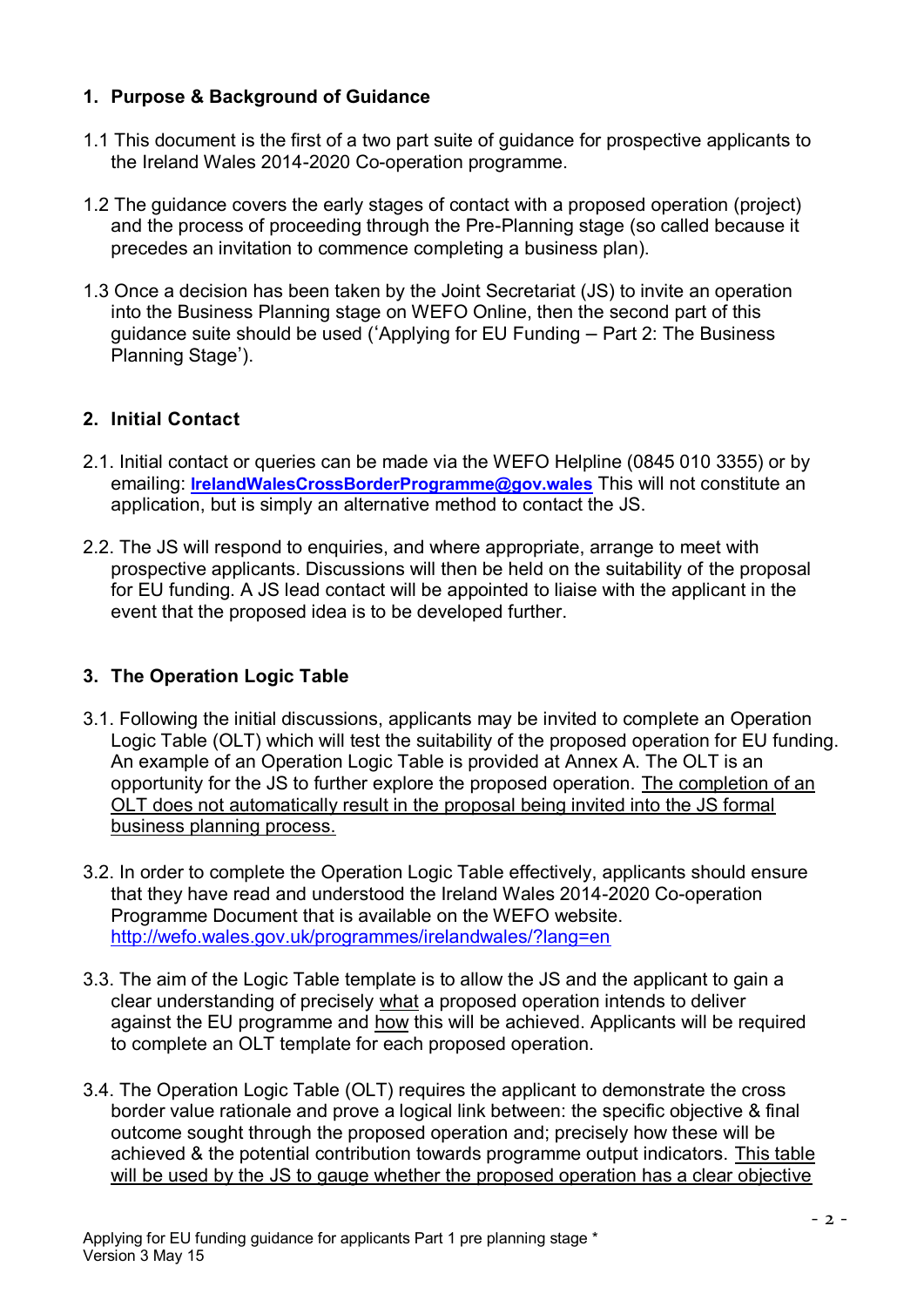#### and has a clear understanding of how that would be achieved.

## Key Points for Completion of the OLT

3.5. The JS lead contact will support the applicant in the completion of the Operation Logic Table. The key to effective completion will be to provide concise, bullet point answers that directly answer the prompts in the template, rather than generalised responses.

Similarly, the JS will NOT be reviewing proposed operations solely in terms of the number of outputs. The crucial consideration as to whether proposed operations are progressed will be around the potential contribution towards the result indicator associated with the specific objective. A proposed operation that can provide a logical progression outlining the final result, the necessary activities and the realistic outputs needed to get there is more likely to be progressed than one which seeks to simply provide unrealistic outputs that do not fit with the stated result and activities.

#### **4. Conclusion of Pre Planning Stage**

- 4.1. The Lead Officer and Lead Contact will agree when the OLT provides sufficient evidence to submit to the Technical Group for a decision.
- 4.2. The Technical Group decision options are to:

Accepted into the first stage business planning Advised to work with another operation looking to deliver similar activity Advised to strengthen the proposal Rejected/Declined/Withdrawn

The decision will be based on the potential of the proposed operation to deliver against the result indicators in the EU programme, as evidenced through the information provided in the OLT Template.

The JS will advise the applicant lead contact of the decision and provide feedback where appropriate.

4.3. On an invitation to enter the Business Planning stage, the applicant should refer to the associated guidance document 'Applying for EU Funding – Part 2: The Business Planning Stage'.